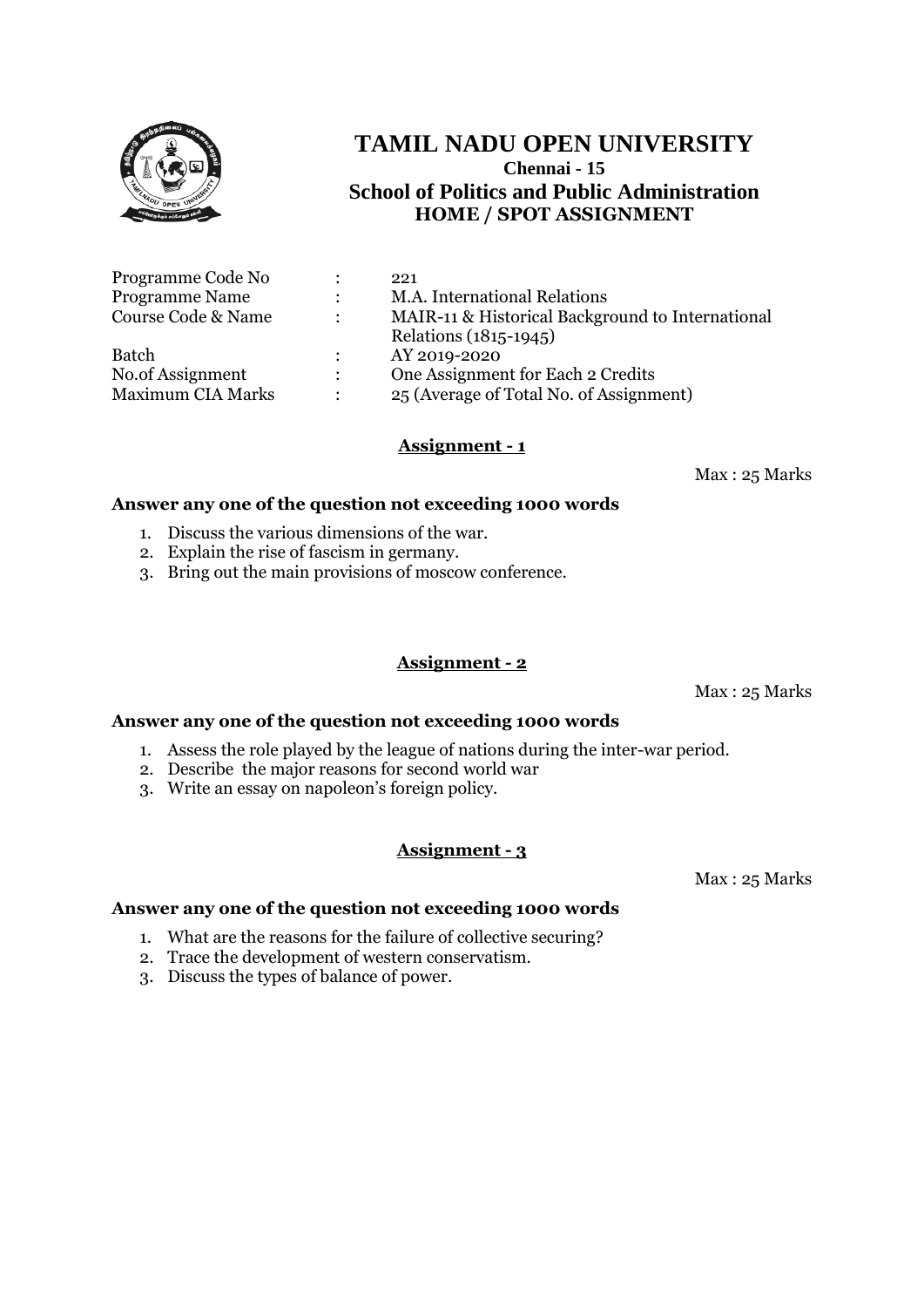

| Programme Code No        |                | 221                                           |
|--------------------------|----------------|-----------------------------------------------|
| <b>Programme Name</b>    | $\ddot{\cdot}$ | M.A. International Relations                  |
| Course Code & Name       | $\mathcal{L}$  | MAIR-12 & Theories of International Relations |
| Batch                    |                | AY 2019-2020                                  |
| No.of Assignment         | $\mathcal{L}$  | One Assignment for Each 2 Credits             |
| <b>Maximum CIA Marks</b> |                | 25 (Average of Total No. of Assignment)       |

## **Assignment - 1**

Max : 25 Marks

### **Answer any one of the question not exceeding 1000 words**

- 1. Examine the various instruments of diplomacy.
- 2. Describe the importance of Disarmament.
- 3. Explain the meaning of balance of power. Discuss its method.

## **Assignment - 2**

Max : 25 Marks

## **Answer any one of the question not exceeding 1000 words**

- 1. Describe the role of world opinion in determining the national power.
- 2. Examine the significance of nationalism.
- 3. Discuss the relationship between autonomous approach and integrated approach.

## **Assignment - 3**

Max : 25 Marks

- 1. Examine the main principles of liberalisms.
- 2. Analyse the assumptions of balance of power in the contemporary world.
- **3.** Discuss the inter-relationship between diplomacy and foreign policy.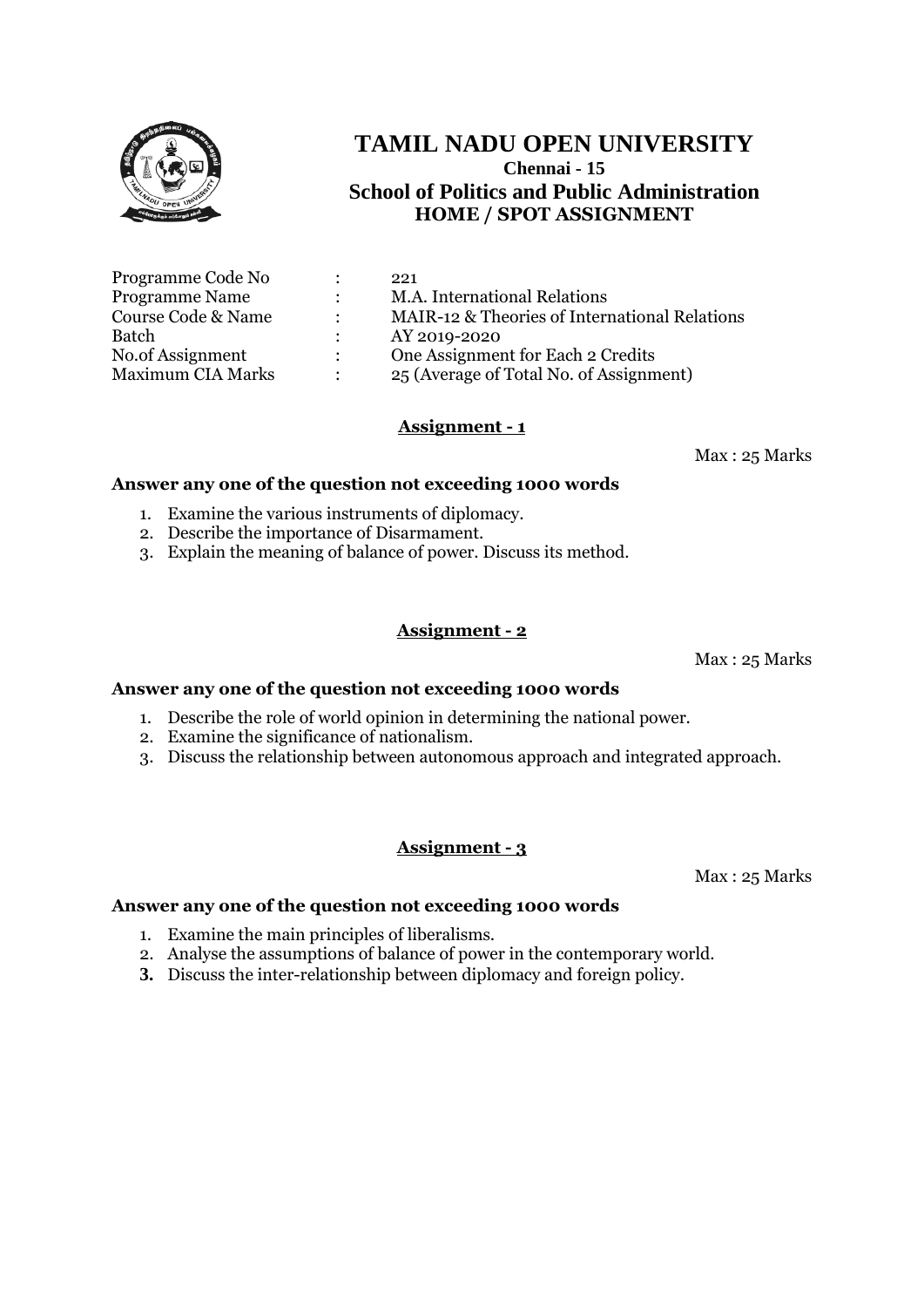

| Programme Code No        |                      | 221                                     |
|--------------------------|----------------------|-----------------------------------------|
| <b>Programme Name</b>    |                      | M.A. International Relations            |
| Course Code & Name       | $\ddot{\phantom{a}}$ | MAIR-13 & India's Foreign Policy        |
| Batch                    |                      | AY 2019-2020                            |
| No.of Assignment         | $\mathcal{L}$        | One Assignment for Each 2 Credits       |
| <b>Maximum CIA Marks</b> | $\bullet$            | 25 (Average of Total No. of Assignment) |

## **Assignment - 1**

Max : 25 Marks

### **Answer any one of the question not exceeding 1000 words**

- 1. Evaluate the relevance of non-alignment movement in post cold war period.
- 2. Write an essay on India's nuclear policy.
- 3. Discuss the Indo-Russia realtions.

## **Assignment - 2**

Max : 25 Marks

#### **Answer any one of the question not exceeding 1000 words**

- 1. Discuss the India's relationship with Srilanka.
- 2. Analyse the Indo-U.S. relations.
- 3. Describe the features of India-ASEAN foreign Trade agreement.

## **Assignment - 3**

Max : 25 Marks

- 1. Elaborate on the nature of border problems India is having with Pakistan and China.
- 2. Describe the India's relationship with west Asia.
- 3. Analyse the India's approach to Asia pacific.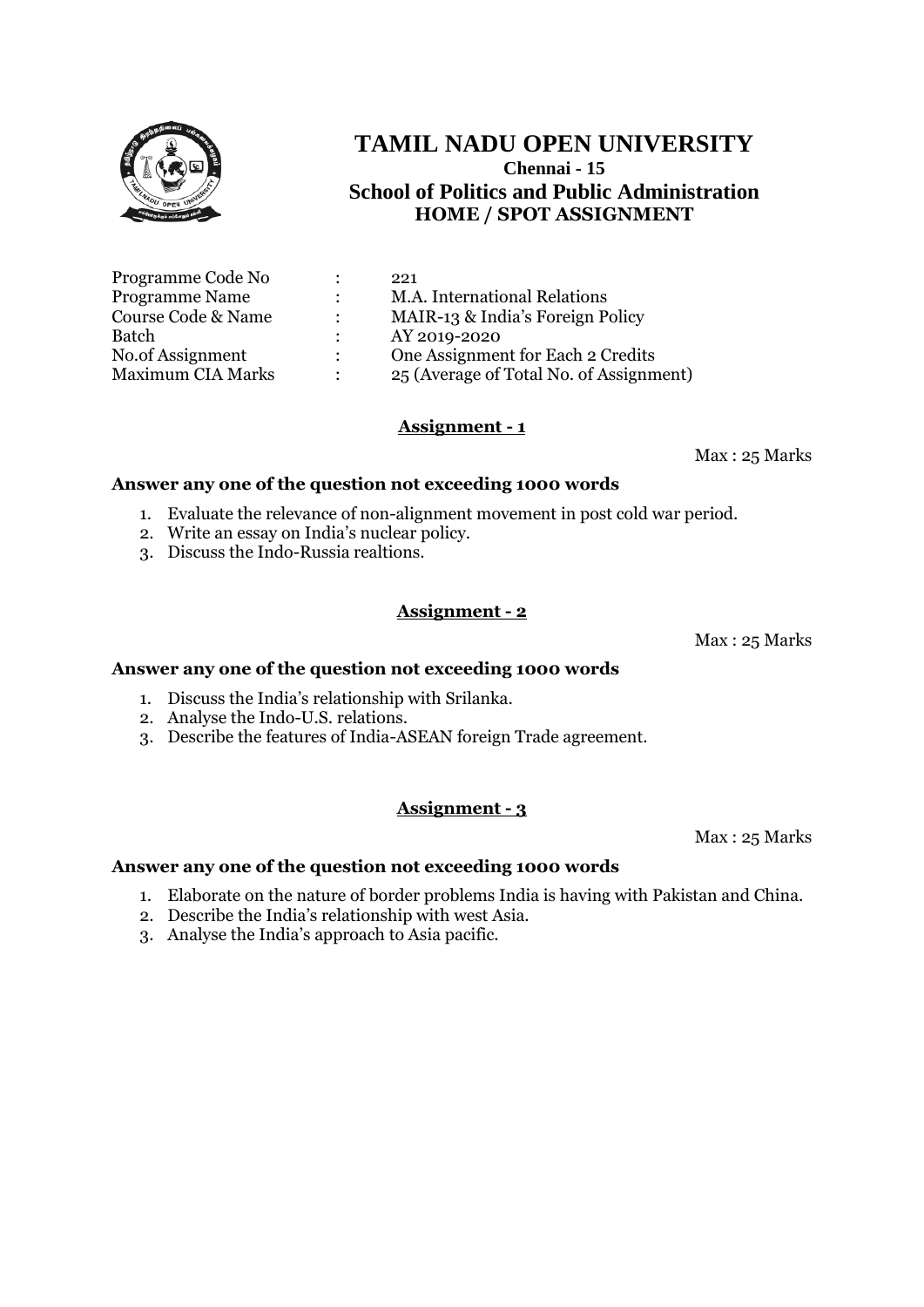

| Programme Code No        |                | 221                                     |
|--------------------------|----------------|-----------------------------------------|
| <b>Programme Name</b>    |                | M.A. International Relations            |
| Course Code & Name       |                | MAIR-14 & Diplomacy                     |
| Batch                    |                | AY 2019-2020                            |
| No.of Assignment         | $\ddot{\cdot}$ | One Assignment for Each 2 Credits       |
| <b>Maximum CIA Marks</b> |                | 25 (Average of Total No. of Assignment) |

#### **Assignment - 1**

Max : 25 Marks

#### **Answer any one of the question not exceeding 1000 words**

- 1. Bring out the relationship between national power and Diplomacy.
- 2. Write a note on Modern diplomacy.
- 3. Examine he various instruments of diplomacy.

### **Assignment - 2**

Max : 25 Marks

#### **Answer any one of the question not exceeding 1000 words**

- 1. Describe the rules of effective diplomacy.
- 2. Write an essay on the diplomatic setting.
- 3. Examine the role of United nations for conducing diplomacy

## **Assignment - 3**

Max : 25 Marks

- 1. Evaluate the historical developments of Diplomacy
- 2. Examine the various kinds of modern diplomacy.
- 3. Bring out the role and significance of Diplomacy in International Relations.